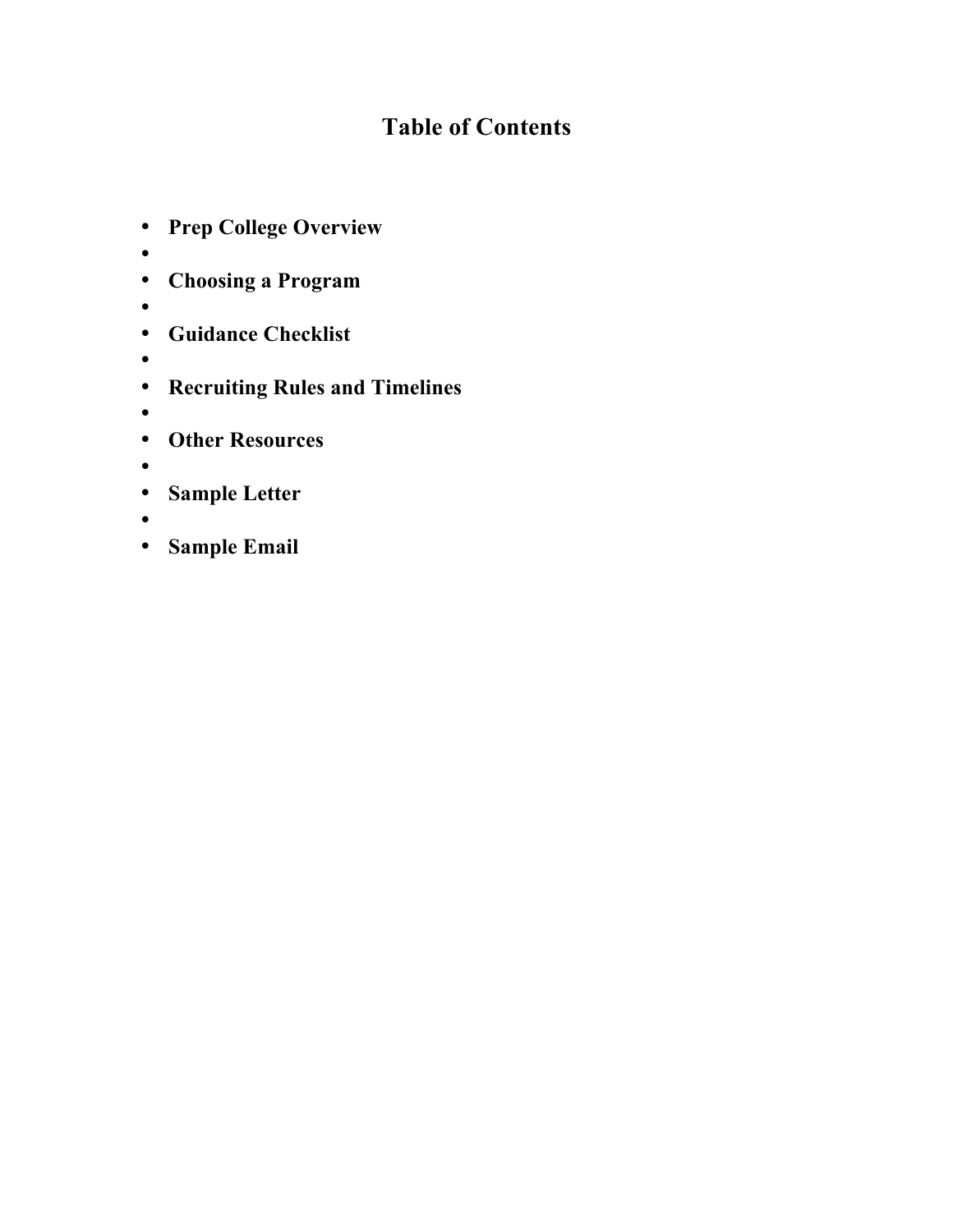## **Prep College Overview**

## **Choosing a Program**

## *CHOOSING A PROGRAM BASED ON YOUR SOCCER ABILITIES*

It is an important step in the recruiting process to actively evaluate your playing potential. Using the guidelines below, and working closely with your club coaches and high school coaches to determine what level you would be best suited for at the collegiate level is a critical step for every player.

For parents, it is also an important consideration to guide your son or daughter in this process. You do them no favors by inflating their hopes, and being unrealistic about their playing ability and potential. Using third party sources such as high school coaches, college coaches, skills coaches, fitness trainers etc. will help you gain perspective on how to guide your son or daughter in this evaluation process.

### *Scholarship Opportunities*

Academic Guidelines for All Divisions: Striving for the scores listed below give a student athlete the most options in the recruiting process. A good student is a better prospective recruit, and universities and colleges have much more flexibility and options to bring into the program a player that is academically strong.

- $\cdot$  3.0 GPA
- $\bullet$  24 ACT
- 1000 SAT (out of 1600)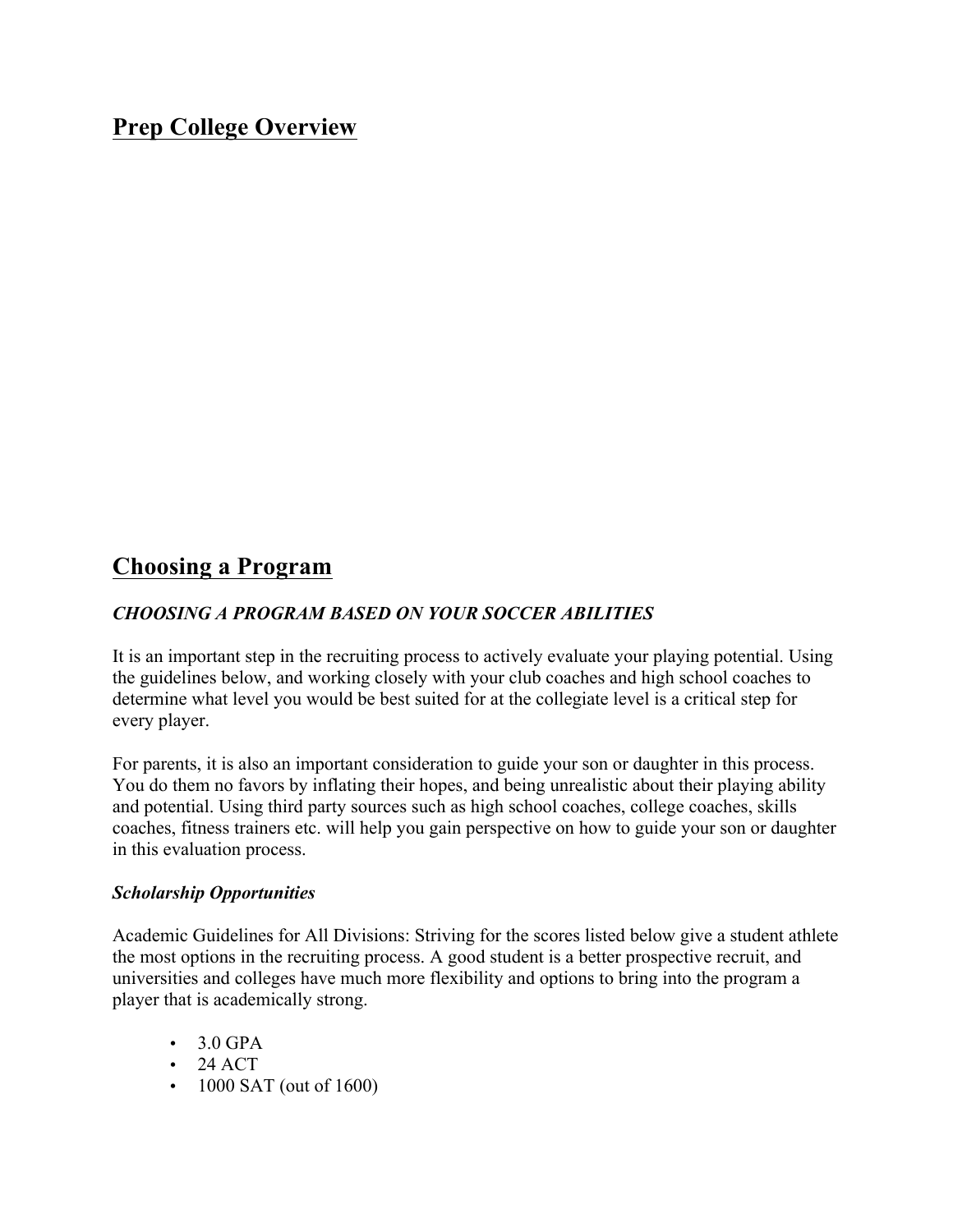## *THESE GUIDELINES INDICATE THAT A PLAYER MAY HAVE DIVISION I PLAYING POTENTIAL:*

Most Division I soccer players play on the top teams of well known clubs throughout the country. These teams typically travel to the best tournaments nationwide, and are recognized by college coaches at each event. Most collegiate scouting happens at the high level club events and showcases that restrict which teams are able to compete. Most Division I players have ODP experience at the state level or higher. Nearly 100% of all Division I soccer players who played for their high school teams have earned at least All-Conference recognition. Most have also received All-District, All-State and All-Region honors. It is important not to limit yourself based on the list outlined below- these are simply guidelines that outline the typical soccer experience of division I players across the country:

- Has a recognizable CLUB Experience:
	- o Premier Club Experience
	- o Attends some Major Tournaments:
		- § Surf Cup
		- § CASL Shootout
		- § Final Four
		- Disney Showcase
		- § Score at the Shore
		- Jefferson Cup
		- Cerritos Memorial Challenge Cup
		- PDA Memorial
		- § Texas Shootout
		- § YMS Columbus Day
		- Del Sol Presidents Cup
		- Blue Chip
		- § Crossroads Showcase
		- Celtic Cup
		- Mustang Invitational
		- § WAGS Cup
	- o Has ODP Experience:
		- Nation Team / Pool
		- § Regional Team / Pool
		- On the State Team, not just part of the pool
	- o Has attended the Adidas ESP Camp
	- o High School Experience:
		- All-American
		- Varsity Starter
		- § All-State
		- All Region/Conference/Sectional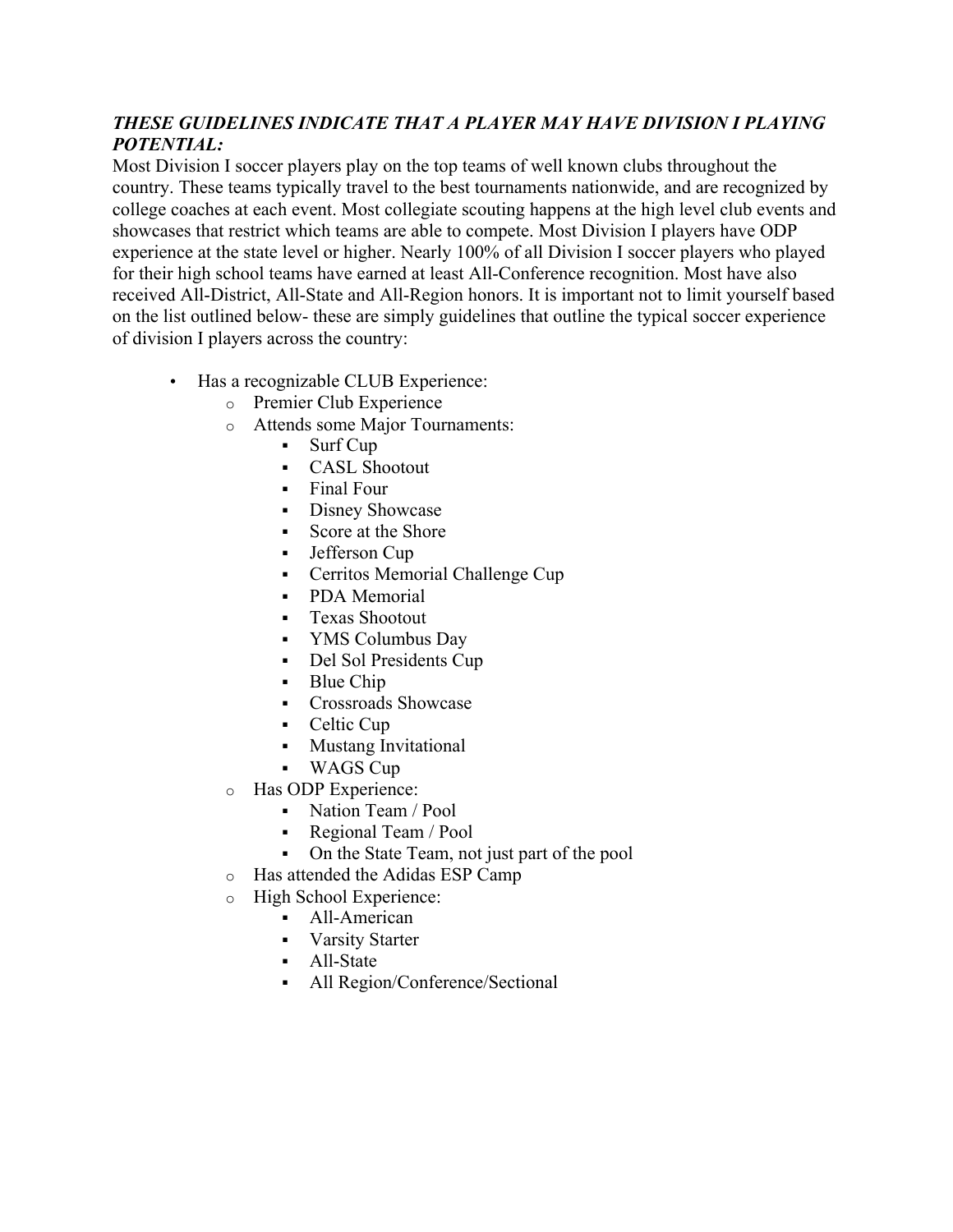## *THESE GUIDELINES INDICATE THAT A PLAYER MAY HAVE DIVISION II, III OR NAIA PLAYING POTENTIAL:*

With the number of scholarships available nationwide, there is potential for many club players to receive college scholarships aside from the Division I level. Especially with Title IX rules, there is tremendous potential in Women's Soccer especially for players to move on to compete at the college level. Over 95% Division II, III, and NAIA soccer players have club experience. Nearly 70% of Division II, III, and NAIA soccer players have earned individual recognition at the high school level if they played high school soccer.

## DIVISION II:

- Club Experience:
	- o Team travels to out of state tournaments
- ODP Experience:
	- o Tryouts/Camps
	- o State Pool
- High School Experience:
	- o Varsity Starter

## DIVISION III/NAIA:

- Club Experience:
	- o Travels to Tournaments
	- o Not AYSO or REC
- High School Experience:
	- o Varsity Starter

## **Guidance Checklist**

- 1. *MONITOR YOUR ACADEMICS*
- 2. *FOLLOW A TIMELINE*
- 3. *DEFINE YOUR SCHOOLS OF INTEREST*
- 4. *REGISTER WITH THE NCAA ELIGIBILITY CENTER*
- 5. *CREATE A RECRUITING VIDEO*
- 6. *HOW TO CONTACT COLLEGE COACHES*
- 7. *ATTEND COLLEGE SOCCER CAMPS*
- 8. *MAKING A FINAL CHOICE*

## *MONITOR YOUR ACADEMICS*

As soon as a student athlete enters high school it is important to monitor academics closely even though the idea of going off to college seems like it's a long way off. It is essential to understand that the work done in the classroom gives student athletes the most opportunity to excel beyond high school at a school of their choice. It is also very important to consider that student-athletes take classes in their freshman year of high school that directly affect their NCAA eligibility.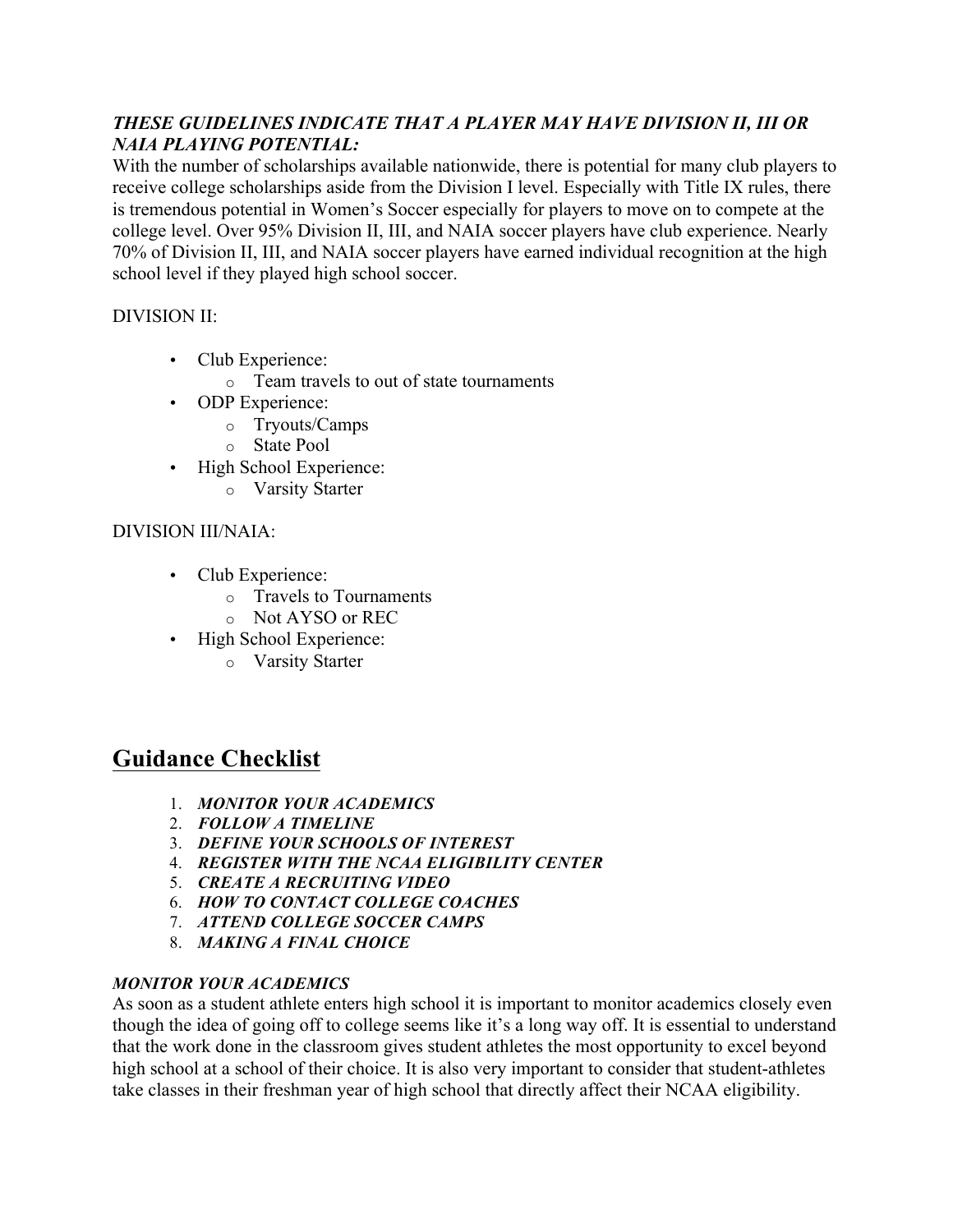Because eligibility standards continue to evolve, it's an athlete's responsibility to make sure their class schedule fulfills NCAA core course requirements. Starting August 1, 2008, NCAA Division I student-athletes will be required to take 16 core courses—this applies to any student first entering a college of university on or after August 1, 2008. Division II will remain with a 14 Core-Courses rule.

The SAT and ACT have changed their writing tests; SAT writing section is mandatory and the ACT writing section is optional. View NCAA Freshman-Eligibility Standards Quick Reference Sheet to see specific course and test breakdown.

Official test scores are no longer accepted from high school transcript. Instead, test scores are to be sent directly from the testing agency (use code "9999" to request ACT or SAT test scores). The best way to make sure you meet all requirements is to schedule an appointment with a high school guidance counselor to ensure your course schedule is in-line with the approved high school core course list. It is important to have a meeting with your high school guidance counselor each year to be sure that you are staying on track with your academic course schedule.

## *FOLLOW A TIMELINE*

The recruiting process can be a daunting and confusing process. Dividing the recruiting process into a series of steps makes the recruiting process seem much less overwhelming and ensures that you don't miss out on anything along the way.

Below is a timeline that will help you manage the recruiting process through the high school years – it outlines important steps in the process and provides information on how to progress through the recruiting process at each stage or year of high school.

View/Print a Recruiting Timeline (outlines for each year of high school which steps should be taken in the recruiting process: When to research schools, how to contact coaches, when to take the PSAT, SAT/ACT, when to register with NCAA Eligibility Center, summary of recruiting rules etc. )

### *DEFINE YOUR SCHOOLS OF INTEREST*

With so many schools to choose from, determining which schools make sense for you is a process that can sometimes be overwhelming. The goal is to create a list of schools that closely fit your academic needs, lifestyle preferences, and athletic potential.

An effective way of narrowing down your options is to select 4-6 universities/colleges that fall into each of the categories outlined below:

a) Universities/Colleges you would dream to attend

b) Universities/Colleges that are realistic options for you to attend

c) Universities/Colleges that are "Plan B" or a back-up to the options listed in your first two categories.

The earlier you are in the recruiting process, the more schools you should have in each category. There is likely to be some overlap between the first two sections. As you move further along in the recruiting process, you should be able to identify 2-3 schools in each category that are top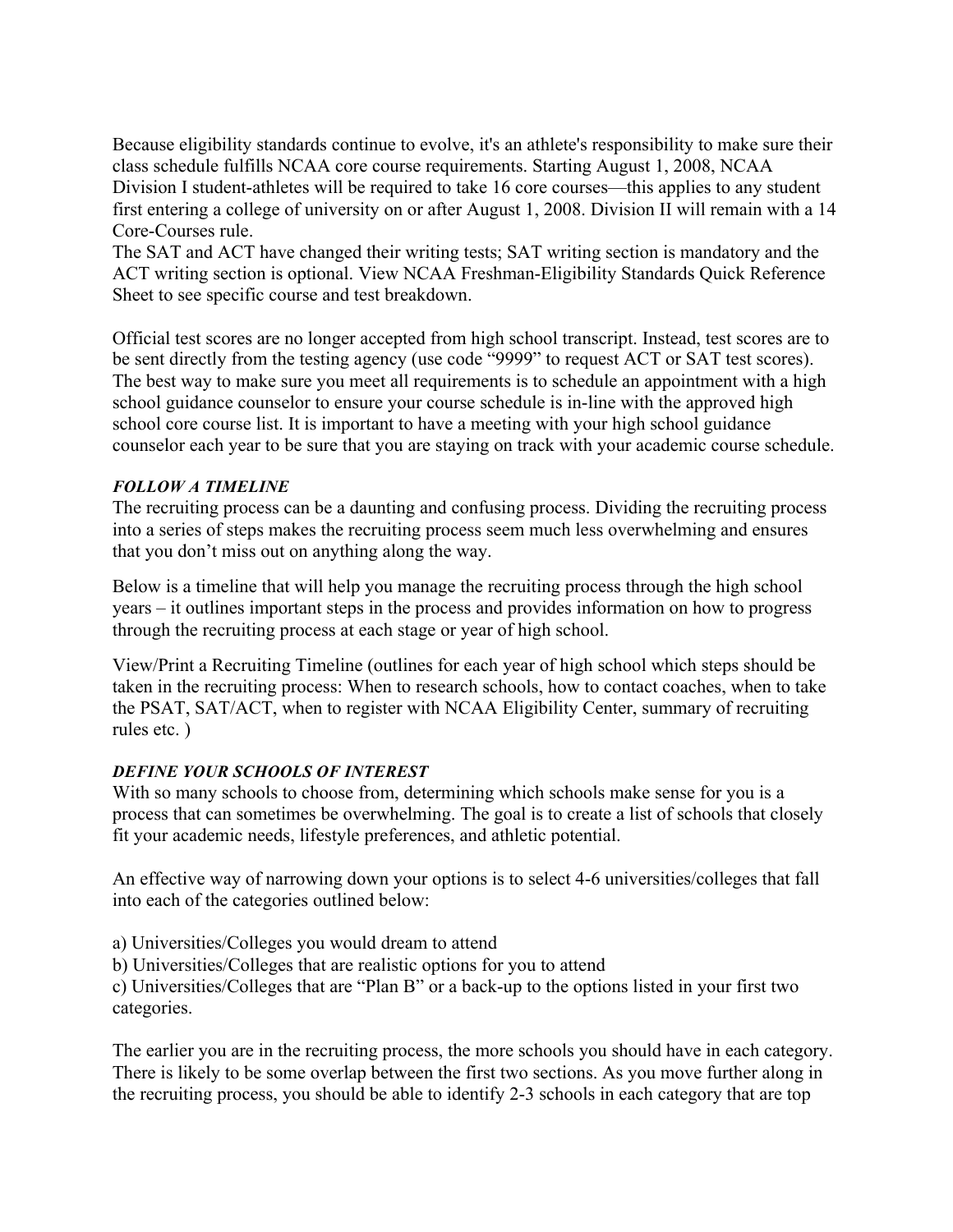selections. You may also want to read Choosing a School as a guideline for choosing the type of program appropriate for your skills and experience.

### *RESEARCH SCHOOLS OF INTEREST*

It is important at all times to make informed decisions in selecting schools of interest and narrowing those schools down into a list of prospects. With the internet, and a multitude of resources (college guides, magazines, college rankings) available, there is plenty of information out there – the question is – where do I start?

Focus your research by collecting or reading information related to the following:

- Academic Athletic Size Location Cost
- Available Scholarships

It is very important to be sure the school is a good fit academically, and in terms of size, scope, location etc. Visiting the school's main page (outside of athletics) provides valuable information and you can often see virtual tours and other online resources that provide additional information about the school.

For athletics information, visit a school's athletic website to find out the head coach or assistant coach to contact. This information may not be listed on the Men's or Women's soccer pages directly, but can usually be found in the Athletics Directory or Department Directory on the athletics page.

Be sure to read through some of the articles on the Men's or Women's soccer websites to gain an understanding of which positions a program may be recruiting, how successful the program is, the competition, which conference they play in, and how much travel can be expected.

Another great resource is to talk to current and former players who've already been through the recruiting process at that particular university. You can get player referrals directly from the school, or perhaps do a search for athletes who've played at the university on social networking sites such as MySpace and Face book. Contact those players and explain that you're interested in attending their alma mater and ask if they have any tips or information about the program. This is a great way to hear the experiences of former player's, and to gain information that cannot be found on the website.

## *REGISTER WITH THE NCAA ELIGIBILITY CENTER*

Formerly the NCAA clearinghouse, it is now the NCAA Eligibility Center and students must register to validate their status as an amateur athlete.

The registration process is fairly simple; the fee is \$50 and requires a Social Security number. Athletes should be sure to register by their Junior Year. For more detailed information, view the NCAA ELIGIBILITY CENTER and OTHER RESOURCES posted to the Athletes Resources regarding the NCAA Eligibility Center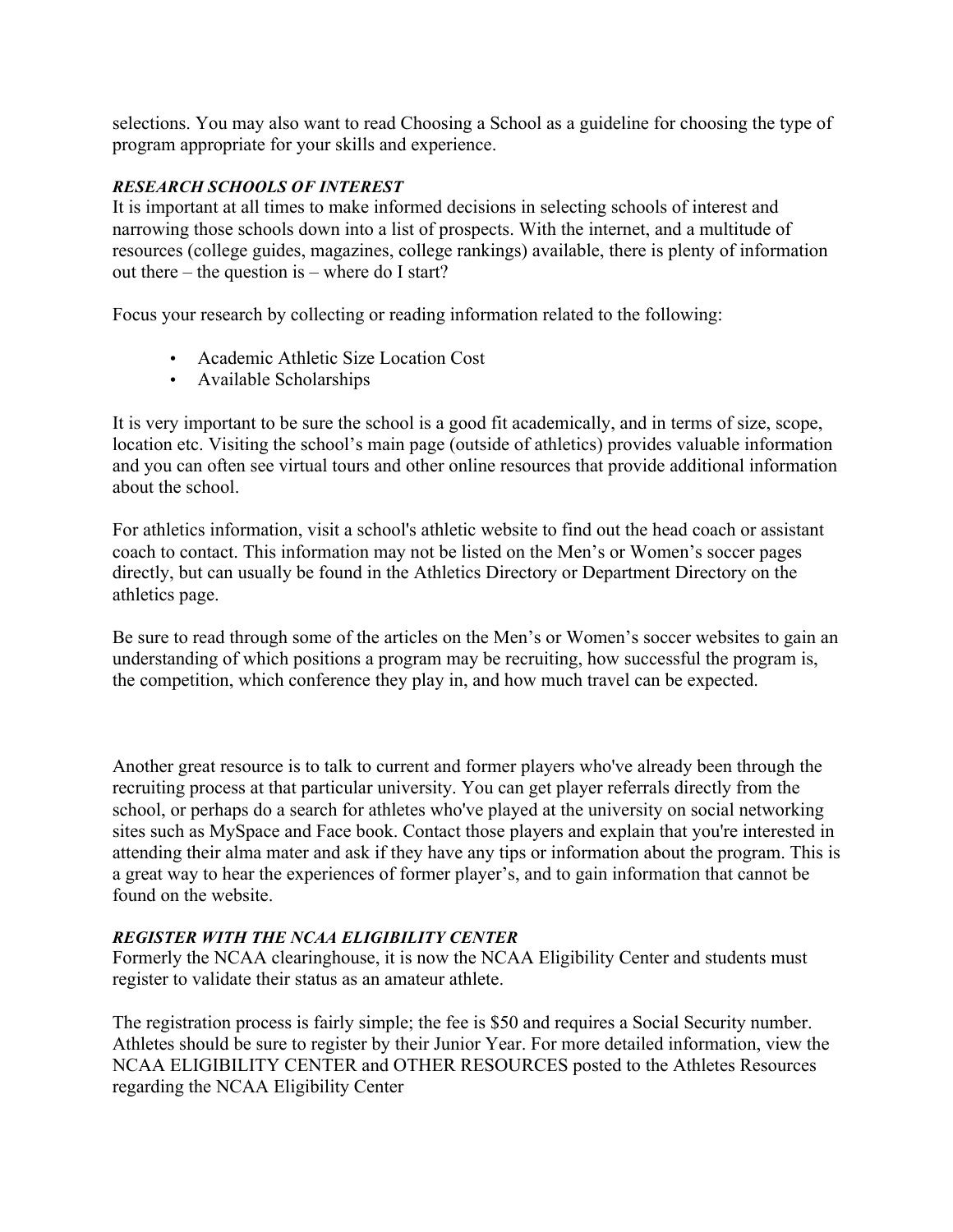#### *CREATE A VIDEO*

The recruiting video is an important way an athlete can attract the attention of coaches at the university level. The reality of recruiting in soccer is that college coaches attend showcase events, and at those events they have a schedule of games that they aim to see in a day, many of those games happening at the same time. A college coach may only be watching a game at a showcase event for half the game, or sometimes even less, 15-30 minutes.

The reality is that getting exposure to coaches is tough given the limited number of events, and the nature of showcase events, where you may only have a few minutes to showcase your playing ability.

Video is a great way to spark interest from college coaches. Rarely, will a college coach make a decision on a player from their video alone; however, it is often the first step in generating interest, and having that coach come out to watch you play. Keep your video short, simple and as professional-looking as possible.

After creating your video, it is important to consider that sending a DVD of your video to college coaches nationwide cannot only be costly, but also a cumbersome process. On the receiving end, college coaches are inundated with player videos daily, many of which are not opened and viewed immediately, if ever.

#### *HOW TO CONTACT COACHES*

With the recruiting process beginning earlier each year, it's probably a good idea to begin contacting coaches in the summer before your sophomore year. The reality is that many coaches prefer to be contacted electronically simply because it allows them to keep a record of your contacts, and to refer back to emails for showcase games and schedules.

Sending an email with a brief introduction (2-3 lines), a description of your strengths (2-3 lines), and a schedule to your upcoming games and showcases keeps emails short and to the point (which busy coaches like). Always make sure that you spell names correctly, and show some interest in the program (perhaps including congratulations on a recent match result, or wishing them luck in upcoming matches).

A copy of your recruiting video or a link where they can view your video--the latter quickly becoming a popular choice with coaches--as well as a recruiting resume with details such as stats, honors, academic data and contact information for your club coaches and high school coaches should also be included.

After sending an email with the information outlined above, it also makes sense to contact the coach by phone to follow up. It is a good policy to have the athlete contact the coach directly; coaches prefer to hear from players (and not parents claiming their child is the next Mia Hamm or David Beckham). This also allows for coaches to get to know players on a personal basis, and allows young athletes to take ownership in the recruiting process. Writing down some questions to ask before making the phone call is a useful way to stay on track during the conversation and ensure that athletes get important information out of their phone calls to coaches.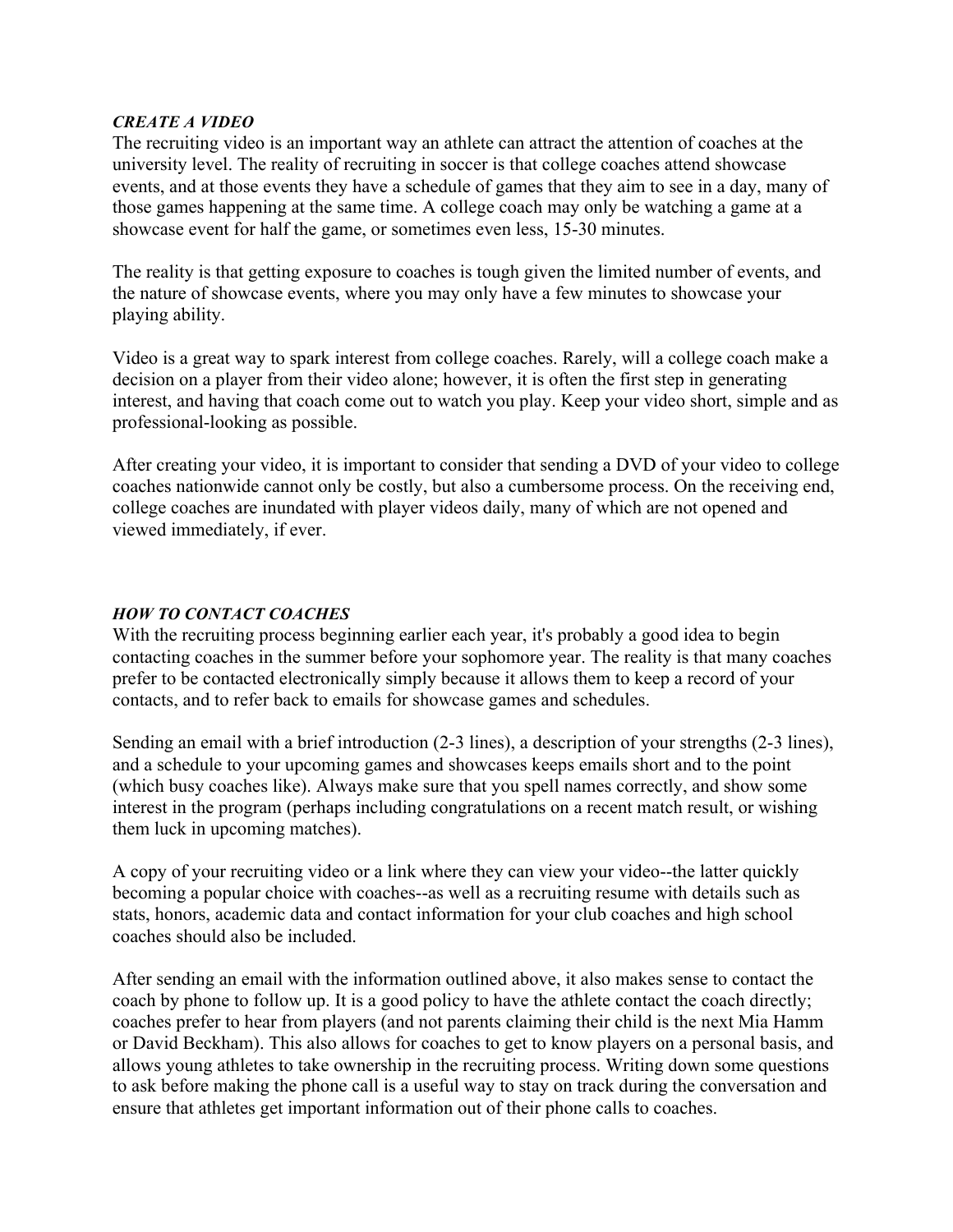### *ATTEND A COLLEGE SOCCER CAMP*

Summer Soccer Camps generally serve two different functions: to help an athlete get better and to help an athlete get noticed. For your top choices in schools (that you believe you can realistically attend) signing up for their summer soccer camp is a great way to get additional exposure throughout an entire week of training, and is also a great opportunity for players to interact and get to know the soccer coaching staff.

If you do not have a relationship or an established rapport with the institution before attending camp, the chances of getting recruited solely through the camp process is small (less than 5%). However, the networking and experience of certain camps is an important consideration, even though they may not get recruited to that particular school. A player may not get an offer from Notre Dame simply by attending one of their camps; however, this doesn't mean the coaches running the camp can't point you toward an opening at a different university (or theirs).

In order to choose the camps that make the most sense you must consider what end result you would like to come from the camp experience. If you have an established rapport with the institution, a likely result of the additional exposure through their summer camp could be a college scholarship offer, or additional recruiting interest. If you do not have an established rapport with an institution, try to attend some of the largest camps from the top universities; often those camps employ several college coaches on their camp staff from other universities, providing you with the best chance at exposure throughout the camp week.

## *MAKE A CHOICE*

There are many considerations when making a choice for university/college and narrowing down a list of interested schools to the one that is right for you.

For most athletes, it will depend on the financial package being offered by the school. Are they offering a full-ride or a partial scholarship? If one school offers a significantly greater financial award, it shouldn't be considered lightly. Often the financial package offered is an indication of a schools interest in you as an athlete, and as a student – and in most cases is indicative of their overall interest in having you become part of their program.

For others, it will be a question of possible playing time on the next level. Do you have a good chance of playing in the starting lineup as a freshman? Is that more likely in your sophomore or junior year? If you're a forward, and they've already got two underclass forwards in front of you, there might be better places for you to pursue your higher education and collegiate athletic career.

There is no formula to make a decision that is right for you. Make sure that you have visited the school, done plenty of research, have an established relationship with the coaching staff, and that you have made your decision based on the university/college for all that it offers not just athletics. The collegiate experience that each school has to offer is the most important consideration – the opportunity for academic, athletic, and personal development must be considered equally in making a decision.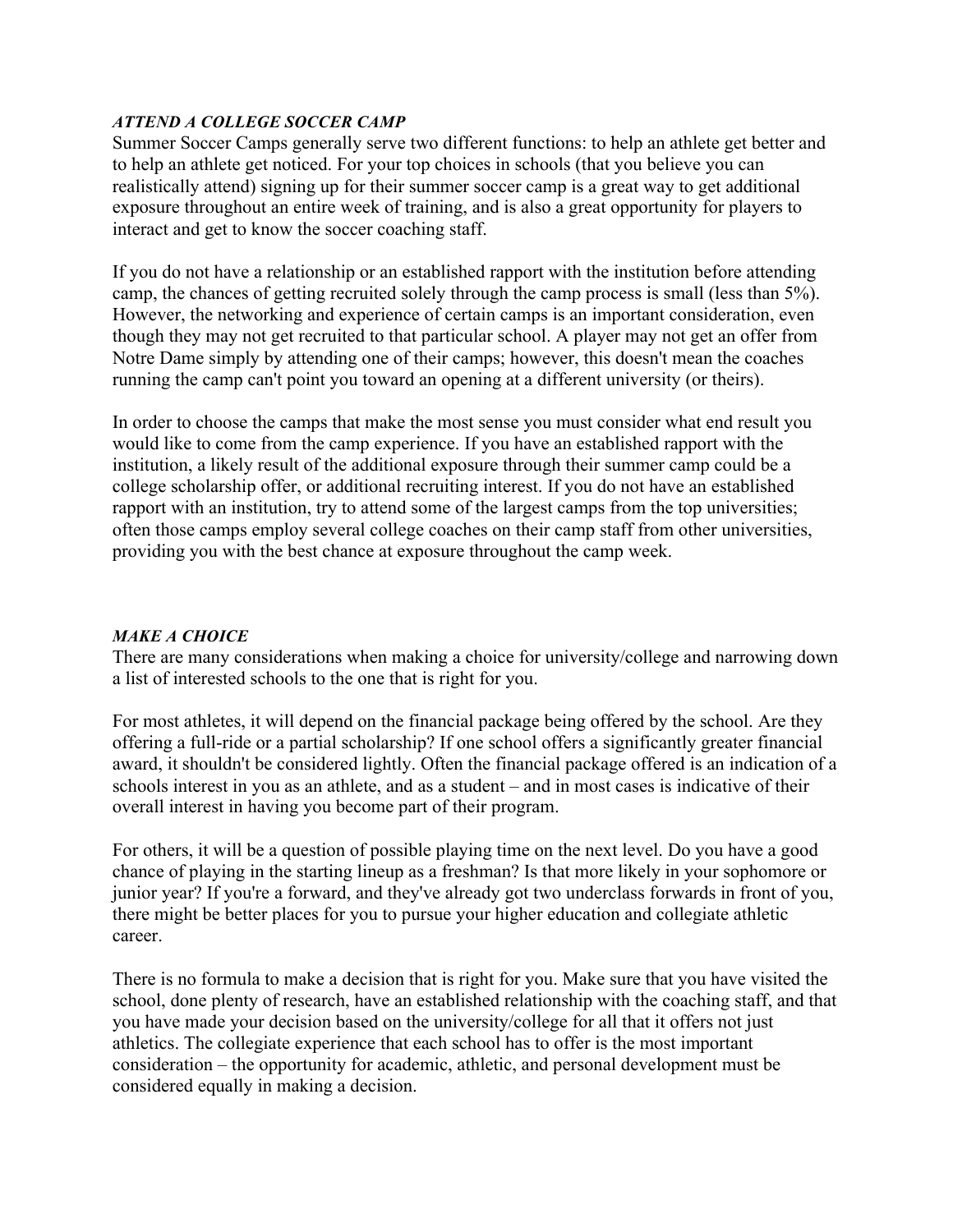## **Recruiting Rules and Timelines**

| <b>Sophomore</b><br>Year           | Recruiting<br><b>Materials</b>                   | Can receive brochures for camps and questionnaires                                                                                                   |
|------------------------------------|--------------------------------------------------|------------------------------------------------------------------------------------------------------------------------------------------------------|
| (10th Grade)                       | <b>Telephone Calls</b>                           | Can make calls to coaches at the player's expense only. College coaches cannot call<br>you.                                                          |
|                                    | Off Campus<br>Contact                            | None Allowed                                                                                                                                         |
|                                    | <b>Official Visit</b><br><b>Unofficial Visit</b> | None Allowed<br>Can make an unlimited number of unofficial visits                                                                                    |
| <b>Junior Year</b><br>(11th Grade) | Recruiting<br><b>Materials</b>                   | Can begin receiving September 1 of junior year                                                                                                       |
|                                    | <b>Telephone Calls</b>                           | Can make calls to coaches at the player's expense only. College coaches can make<br>a phone call once per week starting after July 1 of junior year. |
|                                    | Off Campus<br>Contact                            | Allowed starting July 1 after Junior year                                                                                                            |
|                                    | <b>Official Visit</b><br><b>Unofficial Visit</b> | None Allowed<br>Can make an unlimited number of unofficial visits                                                                                    |
| <b>Senior Year</b><br>(12th Grade) | Recruiting<br><b>Materials</b>                   | Allowed                                                                                                                                              |
|                                    | <b>Telephone Calls</b>                           | Can make calls to coaches at the player's expense only. College coaches can make<br>a phone call once per week starting after July 1 of junior year. |
|                                    | Off Campus<br>Contact                            | A college coach may contact players or their parents no more than three times<br>during the senior year.                                             |
|                                    | <b>Official Visit</b><br><b>Unofficial Visit</b> | Allowed beginning opening day of class's senior year.<br>Can make an unlimited number of unofficial visits                                           |
|                                    | Evaluation &<br>Contacts                         | Up to seven times during the senior year.                                                                                                            |

### *FRESHMAN YEAR (9th Grade)*

Research the schools you're interested in. Going to schools websites, talking to friends and family members, and reviewing college guides and publications are a great way to begin the process.

Understand the required athlete curriculum to be completed in high school:

Div. I (16 Core Courses)

4 years of English 3 years of math (algebra. 1 or higher) 2 years of natural or physical science 1 extra year of English, math or science 2 years of social science 4 years of extra core courses (from any category above, or foreign language, no doctrinal religion or philosophy)

Div. II (14 Core Courses)

3 years of English 2 years of math (algebra 1 or higher) 2 years of natural or physical science 2 extra years of English, math or science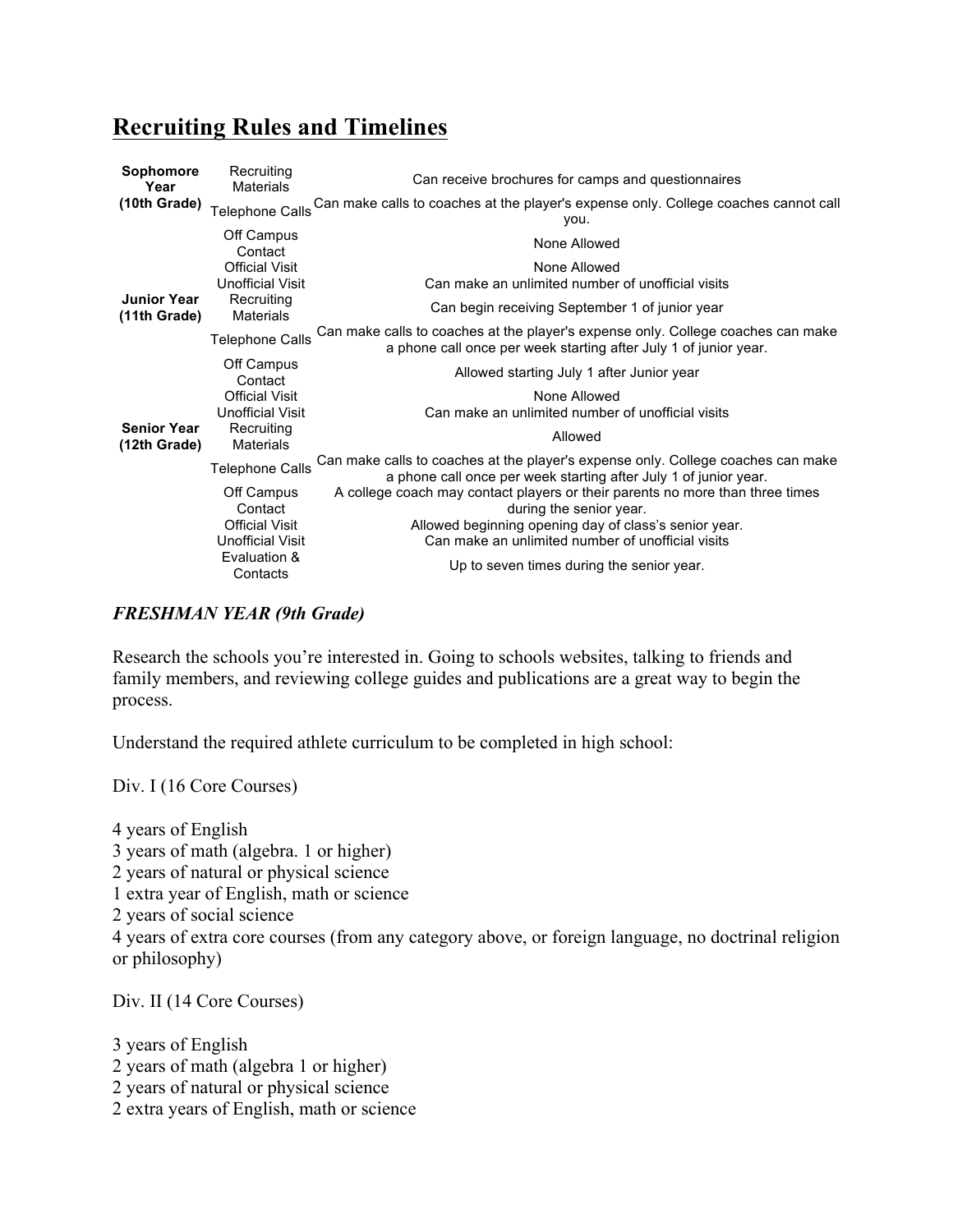2 years of social science

3 years of extra core courses (from any category above, or foreign language, no doctrinal religion or philosophy)

Keep your grades up. Maintain a solid GPA of at least 2.5.

It is never too early to start getting in front of College Coaches.

## *SOPHOMORE YEAR (10th Grade)*

Continue to research schools while maintaining your grades.

Research on schools should include:

Academic Athletic Size Location Cost Available scholarships

Familiarize yourself with the SAT/ACT and try to take the PSAT. The PSAT is a good way to familiarize yourself with standardized testing, and to get an idea of how you will need to prepare for the SAT/ACT.

Send emails and letters to coaches notifying them you're interested in playing soccer with their program. Also send coaches your resume along with your game schedules for your sophomore and junior year.

The recruiting process is beginning earlier each year. It's not a bad idea to start taking unofficial visits throughout your sophomore year. The best way to understand what a program has to offer is to visit the campus and gain an understanding of each college/university environment. It is important to understand that you are able to make an unlimited number of unofficial visits.

## *JUNIOR YEAR (11th Grade) the most important year*

Continue the research process. Try to narrow your search down to 5 schools.

Register for the SAT/ACT (Note: Research score requirements for each school) Prepare for the SAT/ACT to improve scores.

Follow up with coaches to make sure they have received your emails and letters. Also, continue to send coaches a schedule of all of your games. Following up with schools of interest consistently is important, with many players contacting college coaches daily, keeping them updated and sending regular communications is a great way to keep you on their radar.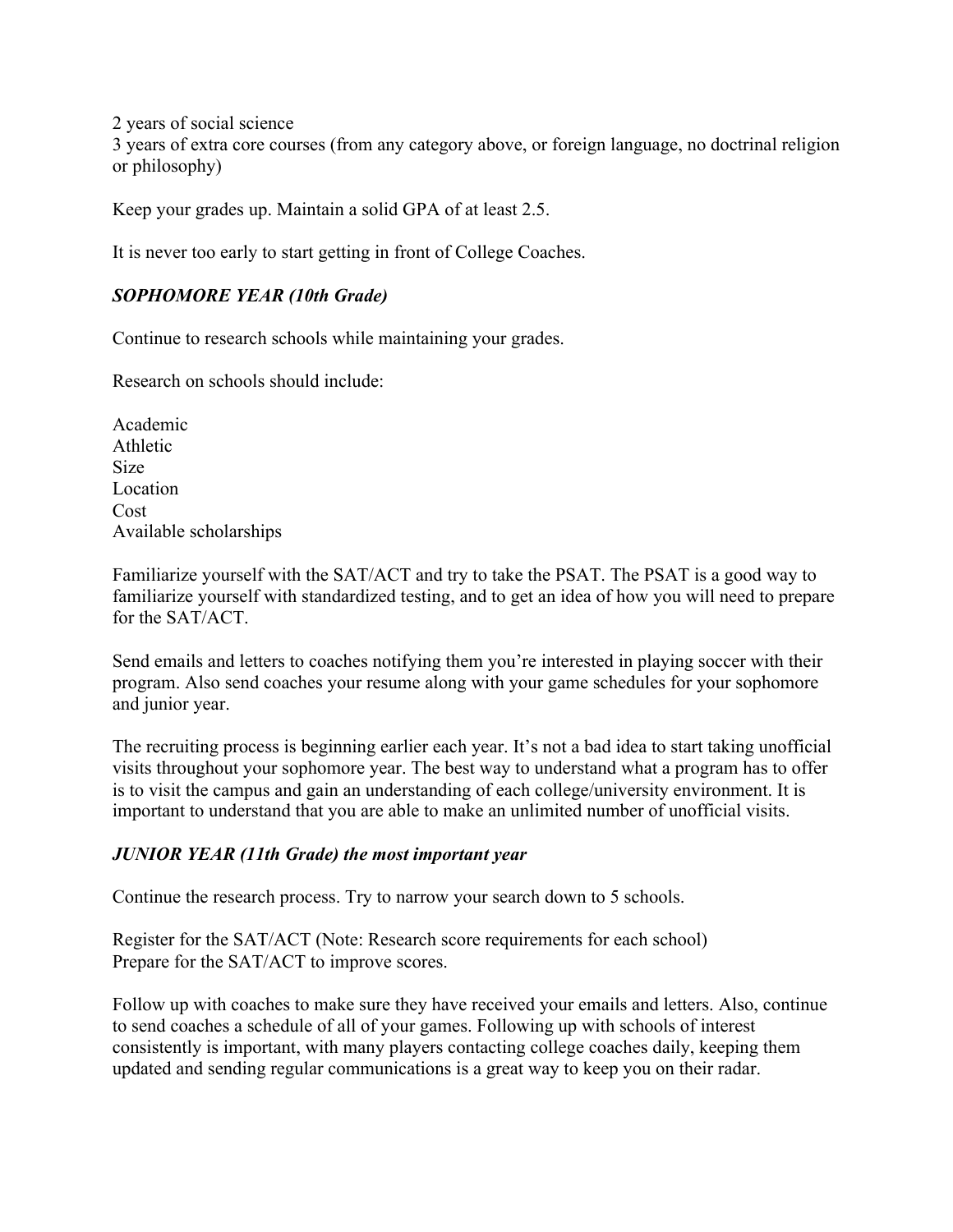As of September 1 of your Junior Year you can begin to receive recruiting materials and emails from College Coaches. Be sure to reply to schools of interest to keep the lines of communication open.

Continue to take unofficial visits to understand what each program has to offer. It is important to understand that you are able to make an unlimited number of unofficial visits.

Begin to actively gather information, and speak with College Coaches regularly. You are able to contact them and ask questions, so be sure to take advantage of the opportunity to gather information to help you make informed decisions.

## *SUMMER AFTER JUNIOR YEAR*

Register with NCAA Eligibility Center if you have not already. See the NCAA Eligibility Center information posted to the Athletes Resources for more detailed information.

Phone contact with college coaches is now permitted after July 1. They may contact you once per week over the phone. You are able to contact them as many times as you would like throughout the week, be sure to take advantage of the opportunity to gather information to help you make informed decisions.

## *SENIOR YEAR (12th Grade)*

Review all academic requirements mentioned above and be sure you stay on track. Make appointments with your High School Guidance Counselor to ensure that you are scheduled to fulfill all the requirements.

Apply to all Universities/Colleges that you are interested in attending. Work directly with your contacts at each school to verify the application process, often there is a separate application procedure for student athletes.

Take up to 5 official visits if you are not yet committed. Do not be discouraged if you have not yet committed to a school- college coaches often fill their rosters over the final stages of the recruiting process.

Continue to keep your grades up.

Sign official letter of intent (spring semester).

- •
- -
- •
- •
- •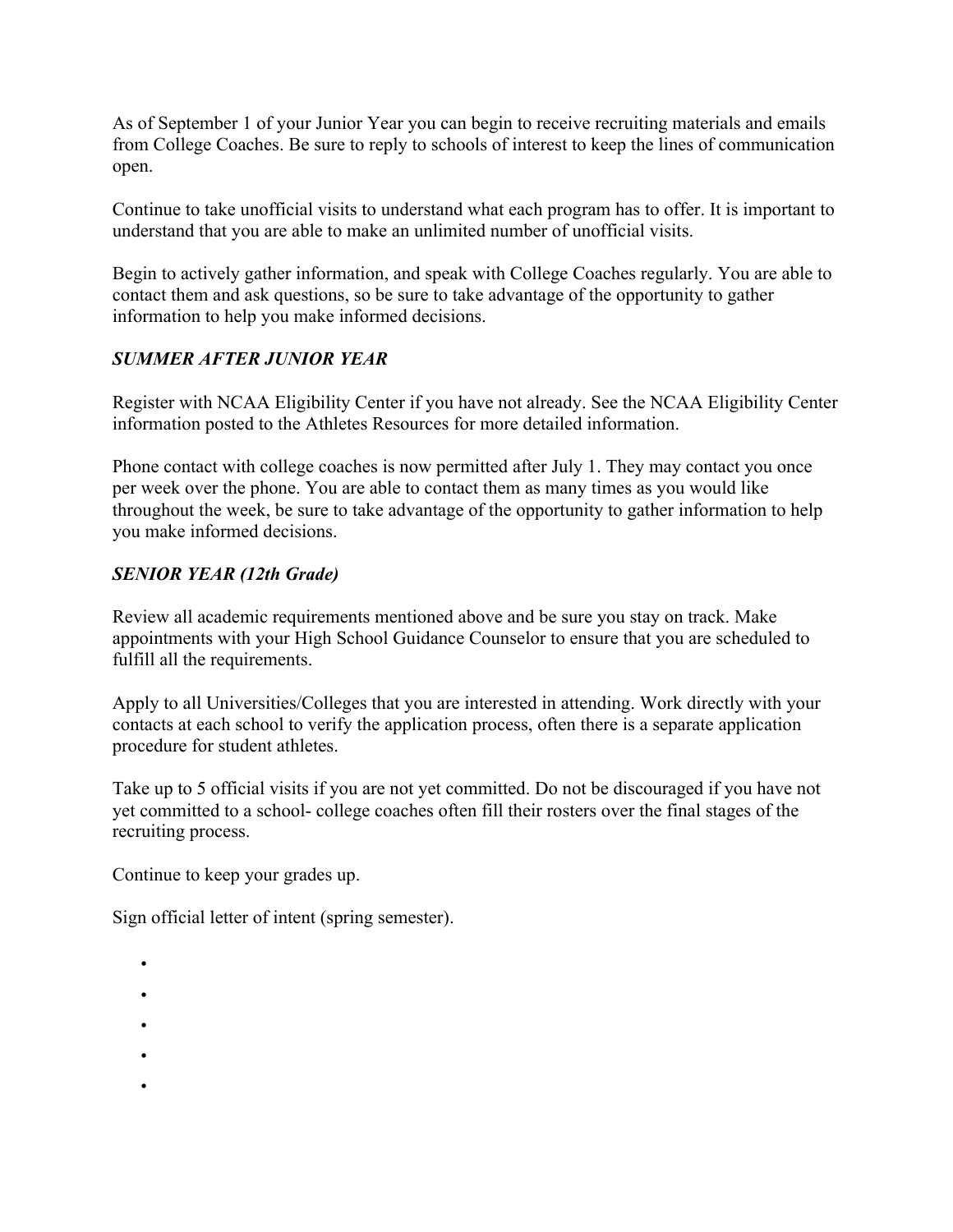- **High school freshman and sophomore year.**
- These rules also apply until September 1 of your junior year.
- Coaches are allowed to:
- Send you athletic or sports camp brochures, NCAA Educational Information and Questionnaires.
- A coach can also accept phone calls from you as long as they are at your expense but remember that if you leave a message on an answering service the coach is NOT ALLOWED TO CALL YOU BACK.
- Coaches are not allowed to:
- To call you on the phone.
- A coach cannot send you any written recruiting information.
- **NCAA Recruiting Guidelines, Unofficial Visits:**
- You can make unofficial visits to a college campus.
- It is also permissible for you to receive a maximum of three complimentary tickets to a college sporting event.
- You can talk with college coaches but this must be on campus.
- **Junior year from September 1**
- College coaches are allowed to send you information about their athletic program and about their school. This can include: media guides, schedule cards, personalized letters, photocopies of newspaper clippings and official university admissions and academic publications. The college coach is now allowed to answer your emails and send emails to you as well.

## • **Junior year from July 1**

- A college coach is only permitted to contact you in person off the college campus only on or after July 1st when you have completed your junior year of high school. If the coach meets with you or your parents and says anything to you or them then this is considered a contact. Anything more than a very basic hello is a contact.
- College coaches are permitted to make one telephone call each week to you or your parents. You can call the coach as often as you wish.
- •

## • **Senior Year**

- You can make up to five Official expense paid visits to college campuses. the visit to the campus cannot be longer than forty eight hours in duration. you are not allowed to have an official visit until after your first day of classes of your senior year.
- College coaches need to have an official ACT or SAT score and a copy of your official high school transcript before you can make a visit.
- Coaches can make telephone calls and send written correspondence as per the rules for your junior year.
- If you're at a tournament and the coach does not talk to you don't take it personally. The National Collegiate Athletic Association has specific recruiting rules that put limits on communication at tournaments.
- A college coach can sit down with a guardian or parent at a competition site. This is counted as one of the three in-person off-campus recruiting contacts a coach is permitted.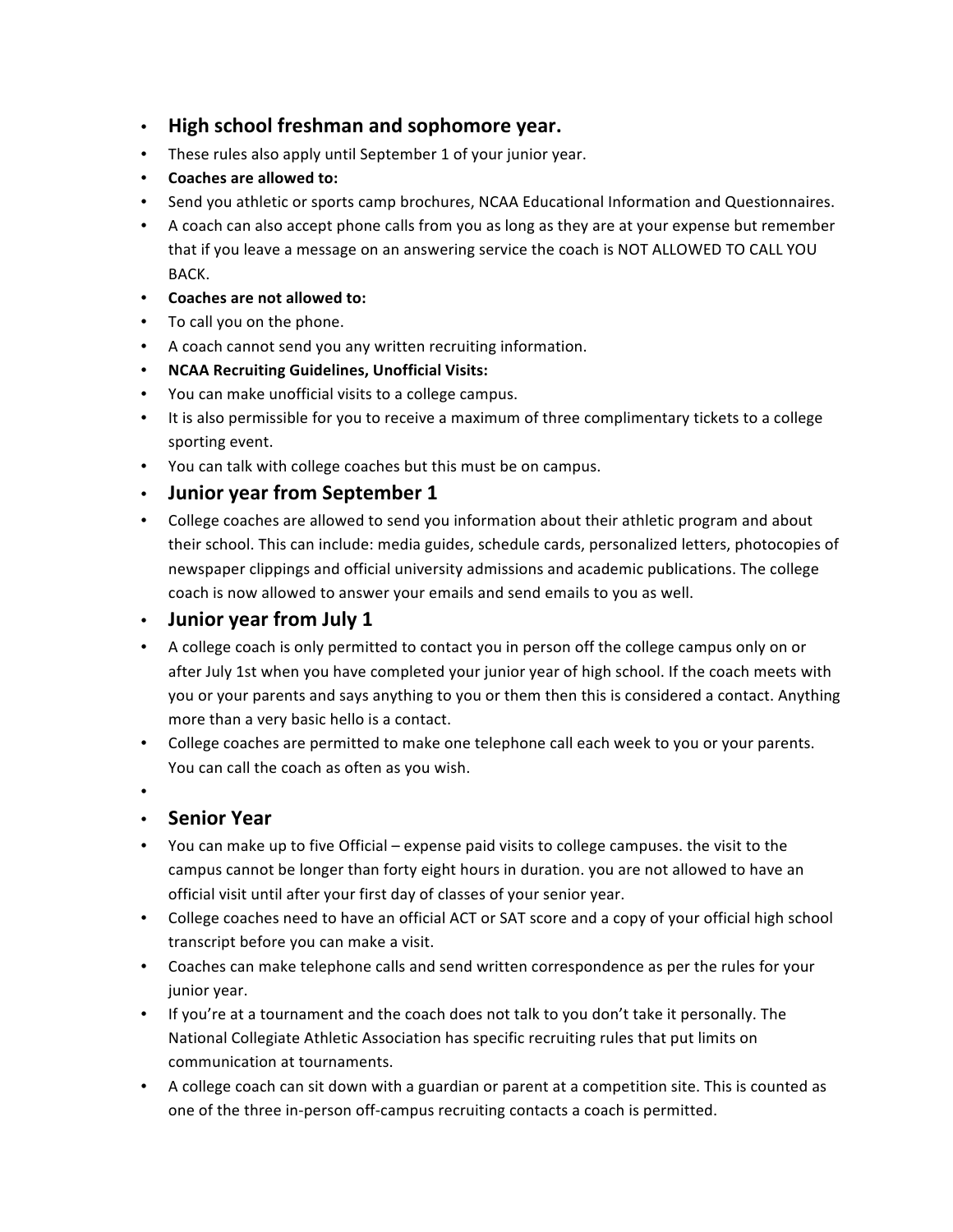# • **Other Resources**

#### *What is the NCAA Eligibility Center?*

The NCAA Eligibility Center certifies that college-bound athletes who wish to compete in Division I or II athletic programs have met necessary academic credentials and are of amateur status. NCAA colleges and universities set these regulations to ensure all student-athletes meet NCAA standards, including required core courses.

To qualify for NCAA eligibility and view core course requirements, register with the NCAA Eligibility Center

What is the NCAA Guide for the College Bound Student Athlete?

The NCAA Guide for the college-Bound Student-Athlete offers instructional guidelines for high school student-athletes who wish to pursue athletes at the collegiate level. Every student-athlete and parent needs a copy of this guide. To receive a hard copy, call NCAA Store at 888.388.9748. http://www2.ncaa.org

\*\* Please remember that meeting the NCAA academic rules does not guarantee your admission into college. You must still apply and be accepted to the institution you want to attend\*\*

### *Junior College and NAIA*

For eligibility information at the Junior College and NAIA levels, visit the links below:

### http://www.njcaa.org/

#### http://naia.cstv.com/

### *Need Extra Help Finding a College?*

U-Can the University and College Accountability Network http://www.ucan-network.org/ is a free, consumer-informed college information Web site and an excellent source to help studentathletes compare colleges. It can help student-athletes review colleges that best fit the intellectual, professional and extracurricular interests; values and personality; and financial circumstances crucial to his or her satisfaction and academic success.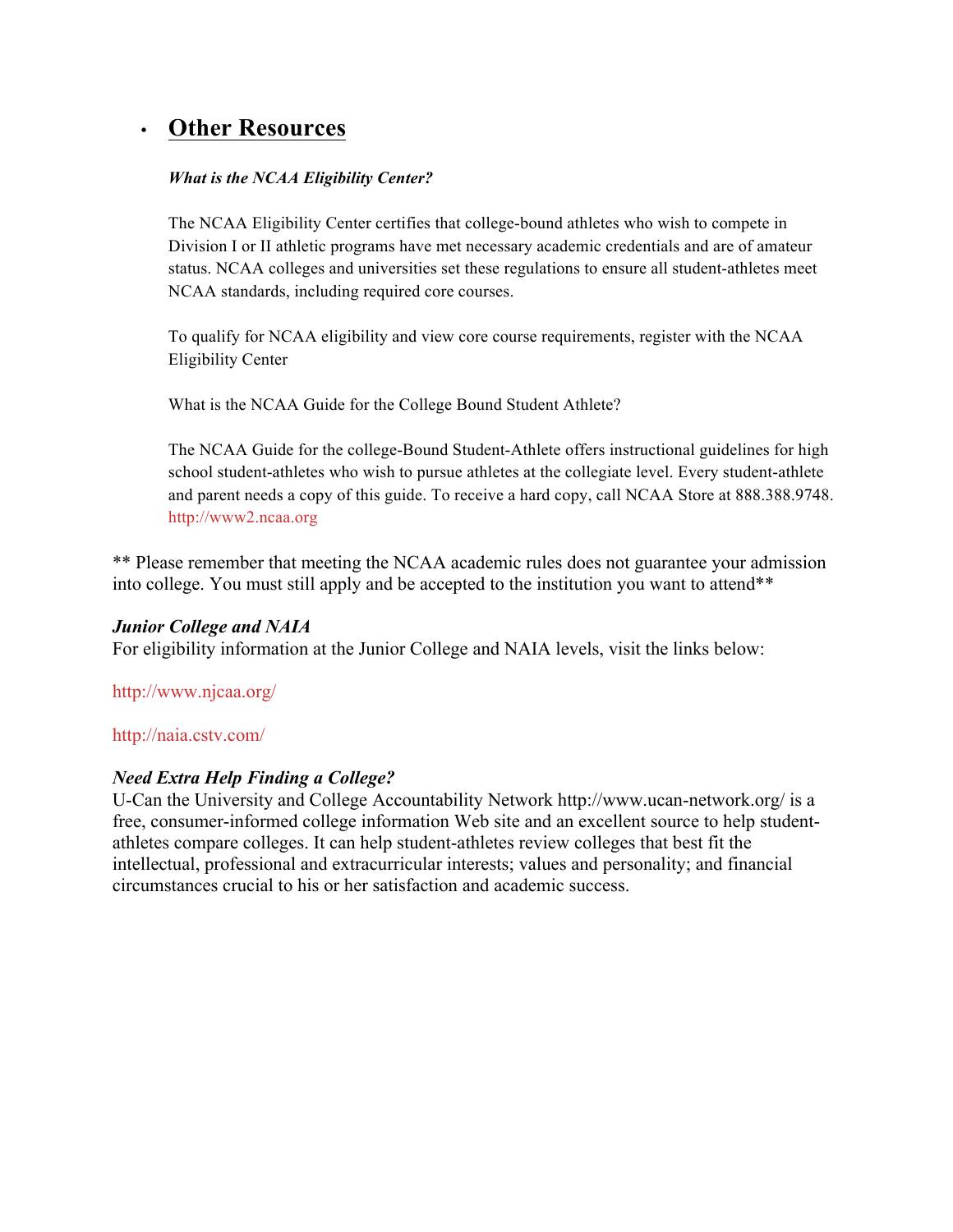## **Sample Letter**

**[Street Address]**

**[City, State, Zip]**

**[Home Phone]**

**[Email]**

**Mr./Mrs./Ms. [Coach's Full Name]**

**Head Coach, Mens/Womens Soccer Program**

**[University Name]**

**[University Address]**

**Dear Coach [Coach's Last Name]:**

**My name is [Player's Full Name], and I am a [junior, Grad Year] at [Name of High School]. I am writing to inform you of my interest in attending [Name of College] and playing on its soccer team.**

**I have enclosed my "soccer resume" along with other information in hopes to show you, not only my athletic accomplishments, but my academic accomplishments as well. I have also provided my game schedules for my high school [???] soccer team, which plays from August through November, and my club team [team name], which plays year round. Also included is a list of tournaments that I will be playing at with my club team over the next year. If you would like to view video of me prior to attending some of these games or events, you can view my online soccer resume which includes video of games with my club team over the past six months- to access my online soccer resume go to [Insert Soccer Recruit Tools link to your profile].** 

**Thank you for considering me as a student athlete.**

**Sincerely,**

**[Player's Name]**